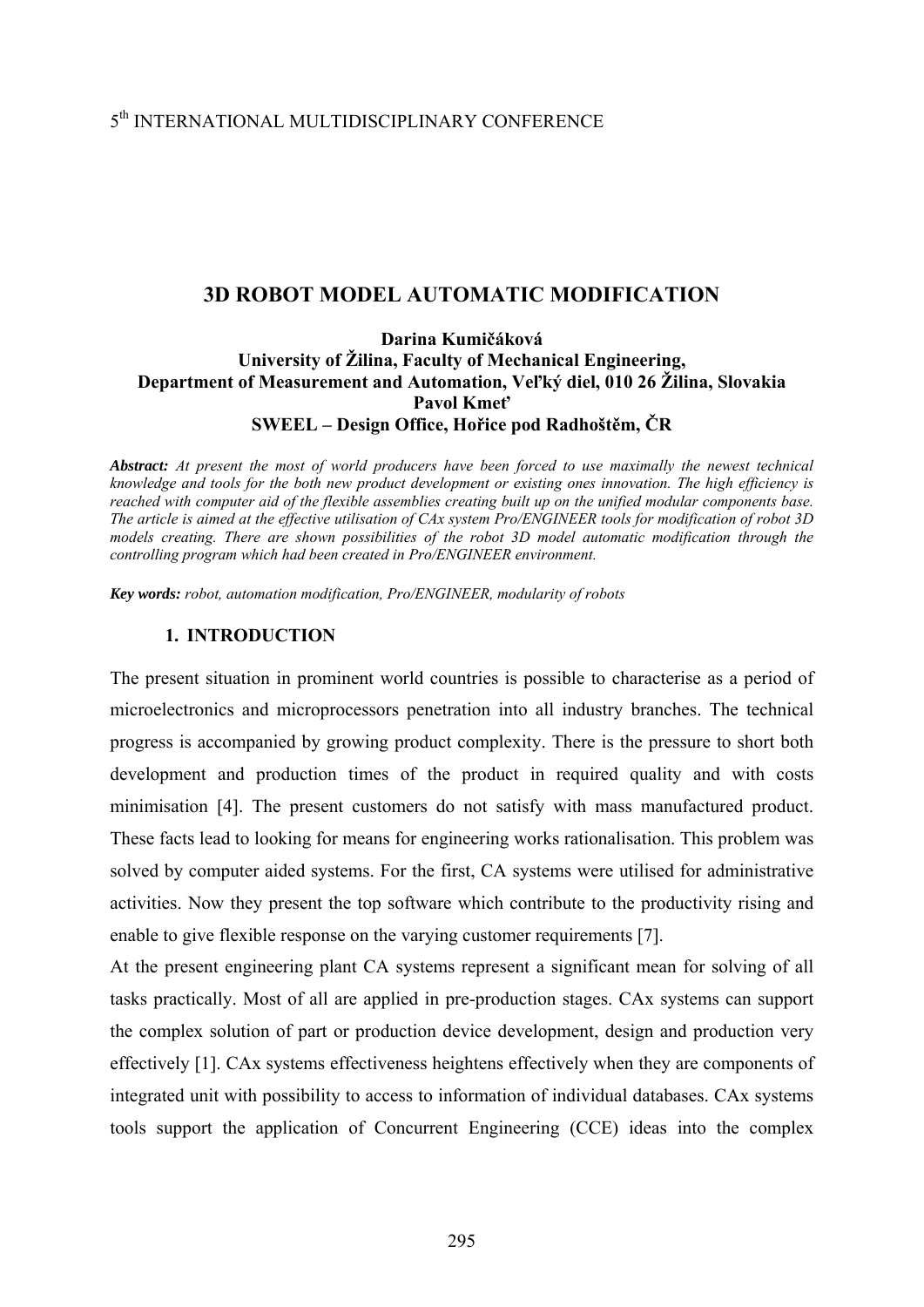products development [7]. CAx systems influence so important factors as "Time to Market" and total production costs [5].

Robots are very complex mechatronics devices, which are designed for the specific applications. Robots development trend is based on the modularity principles. Modular construction is created with connecting of the self-contained structural units and modules. Individual modular components are characterised by unified connecting elements. They do not need additional project and mounting activities only activities connected with an assembling. If the plant production program get change, the construction of modular robot is possible to modify relatively in the short time. Variability of the modular robot structure solutions enable to realise a wider assortment of this one types [3].

## **2. PROGRAM FOR AUTOMATIC MODIFICATION OF THE ROBOT 3D MODEL**

Robot as a technical unit is very complex device. The development of this one needs teamwork of specialists from the construction, technology, control and other domains. The problem of robot automatic modification we solved out only for robot action subsystem. The program for control of the component automatic interchange in robot 3D model was verified for robot of kinematics structure shown in Fig. 1. This is the robot of modular construction designed on the base of FESTO unified components. CAx system Pro/ENGINEER was used for robot 3D model designing. The program for control of 3D model modification was created with help of Pro/PROGRAM. This tool of system Pro/ENGINEER enables to control creating of the parts or assemblies by the parameter models data editing. We can design models with



Fig. 1. Robot kinematics scheme and subsystems [2]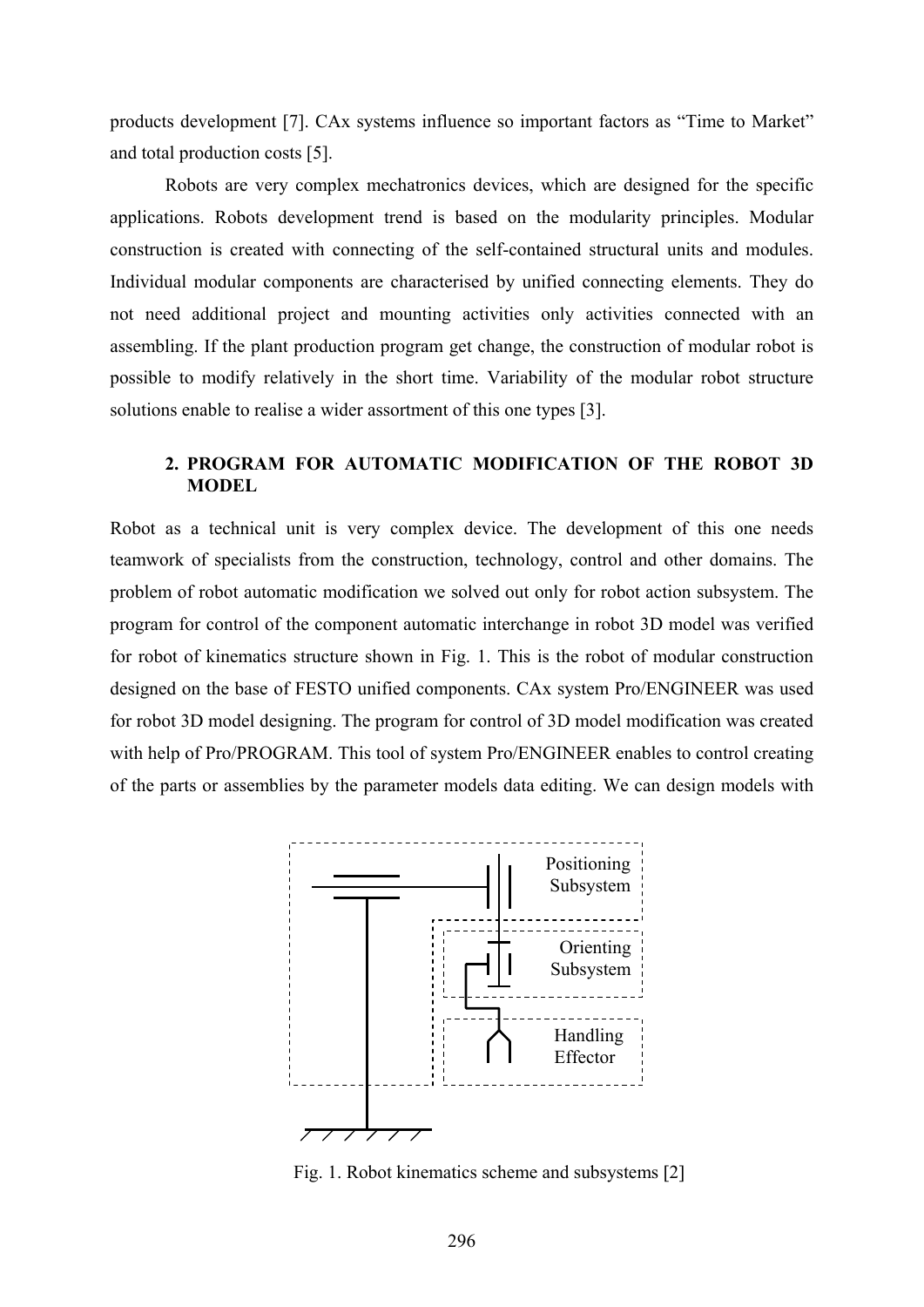the similar characteristics and coming up to the structural criterions with help of Pro/PROGRAM utilisation. Every Pro/ENGINEER model consists of the information about main structural steps and parameters. We can edit this model description in such the way that this one will be to function as a "program". After program running we have to change the model according to the new structural task. The advantage of this program is the fact that this one run in Pro/ENGINEER environment directly.

From the reason of computer modelling the technical unit of the robot type representative was divided into individual function subassemblies. There the most important subassemblies are:

- Positioning subassembly (the positioning of manipulated object inside robot working space),
- Orienting subassembly (the orientation of manipulated object inside robot operating space) and
- Handling effector (the gripping of manipulated object).

The modular structure consists of the unified components, which have already functionally verified. Their technical parameters and properties have already known too. In designing offices 3D model of modular components are often comprehended in internal databases. The new robot kinematics variants designing or modification of already existing assemblies are time demanding. Therefore, the creating of the program, which controls the components interchanging in robot assembly, contributes to the designer skill activities automation and shortening of the design time creating too.

# **2.1. Creating of the program**

The main assembly of the robot type representative (3D model) consists of both the active and passive subassemblies. Active subassemblies are created by translate and rotate drivers and effectors. Passive subassemblies are created by carrying and connecting components, screws etc. The robot type representative created in "Interchange Assembly" has to consist all components which can appear in 3D robot model. Every type of modular component is characterised by both the dimensional set (it is defined with help of "Relations") and technical parameters as working stroke, movement parameters, allowable loads etc.

The steps lead to the creating of program for the assembly component automatic interchange ability is possible to summarise into the next points:

• Creating of the database of the modular components 3D models for robot representative in Pro/ENGINEER environment – see Fig. 2.,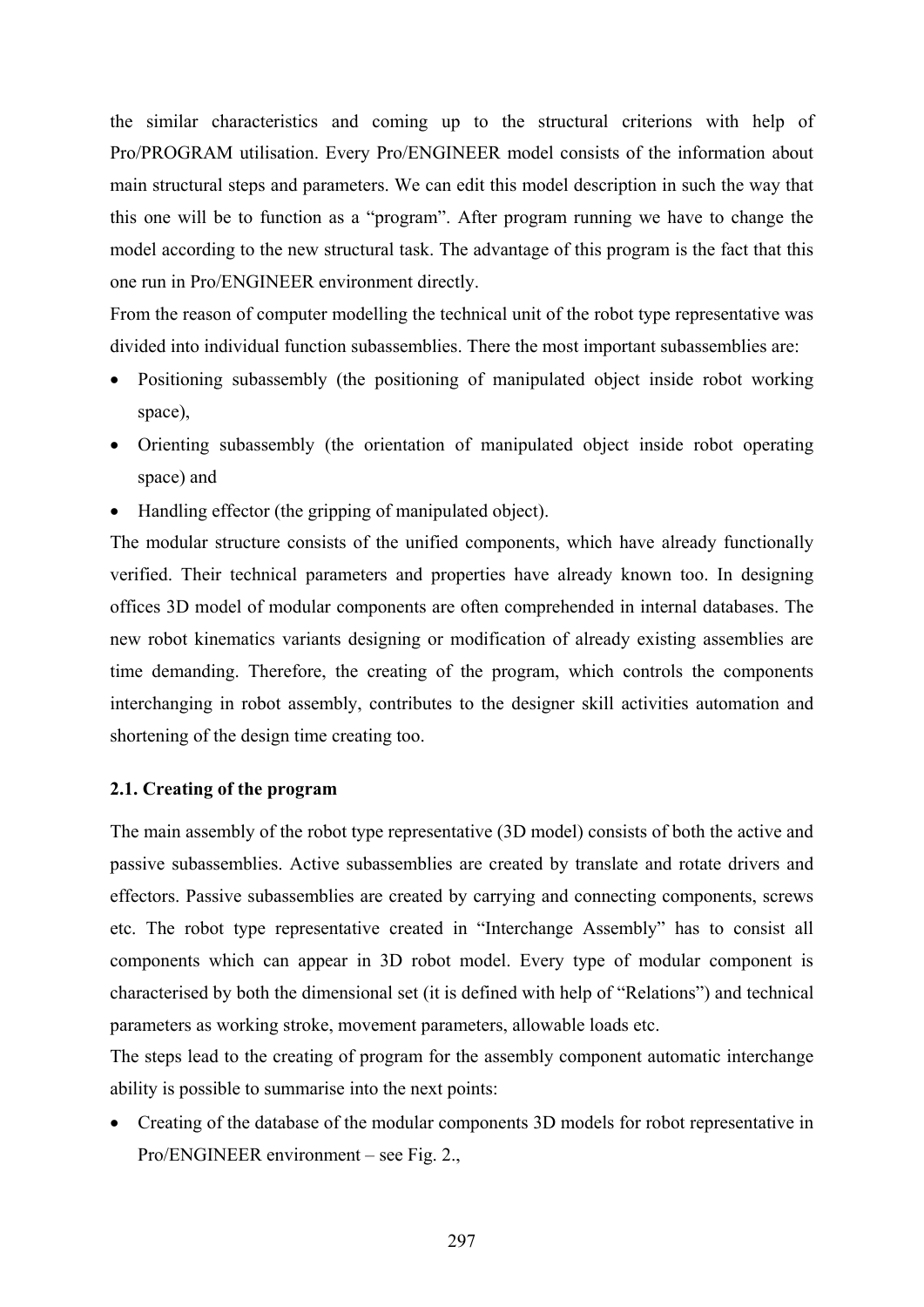- Creating of dimensional sets (a relations defining) for all module types,
- Creating of the *main assembly* in Pro/ASSEMBLY,



Fig. 2. Some unified components of the robot representative type

• Creating of the single modules in Pro/ASSEMBLY (as "*Interchange Assembly*") – see Fig. 3.,

| $\blacksquare$ Add Interchange Comp $\boxtimes$<br>Method<br>C Assemble<br>$\cap$ Create<br>Type<br>C Simplify Component<br>← Functional Component<br>Type<br>Sub-type<br>C Design<br>圈<br>Sketch<br>C Interchang<br>Part<br>Verify<br>Assembly<br>C Process P<br>C NC Model<br>些<br>Manufacturing<br>$1.4 - 1.4 - 1.$ | 啊 Reference Tags<br>$\vert x \vert$<br>Tags<br>Ref Type<br>Tag Name<br><b>CENTER</b><br><b>SURFACE</b><br><b>SURFACE</b><br>BOTTOM<br><b>BACK</b><br><b>SURFACE</b><br>BOTTOM2<br><b>SURFACE</b><br>PRIPOJENIE<br><b>SURFACE</b><br>Remove<br>AutoTag<br>Assign<br><b>New</b><br>Name<br>Assignments<br>Name/ID<br>All Tags<br>Component<br>Ÿ<br>HMP_1<br>SLT_1<br>Y  |
|------------------------------------------------------------------------------------------------------------------------------------------------------------------------------------------------------------------------------------------------------------------------------------------------------------------------|-----------------------------------------------------------------------------------------------------------------------------------------------------------------------------------------------------------------------------------------------------------------------------------------------------------------------------------------------------------------------|
| AutoTag Creation<br>$^{\circ}$<br>$\frac{5}{2}$                                                                                                                                                                                                                                                                        | Defining Tags For: HGP_2.A9<br>Tag Name<br>◎<br><insert1><br/><math>\circledcirc</math><br/>O<br/><math>\overline{\langle \text{MATE} \rangle}</math><br/>O<br/><insert2><br/>0<br/><math>\circ</math><br/>00<br/>ŏ<br/><math>\blacksquare</math><br/>Tag Name<br/>Used By<br/><math>HGP_2</math><br/><math>\blacksquare</math><br/>Assigned Tags</insert2></insert1> |

Fig. 3. Functional interchange assembly creating [2]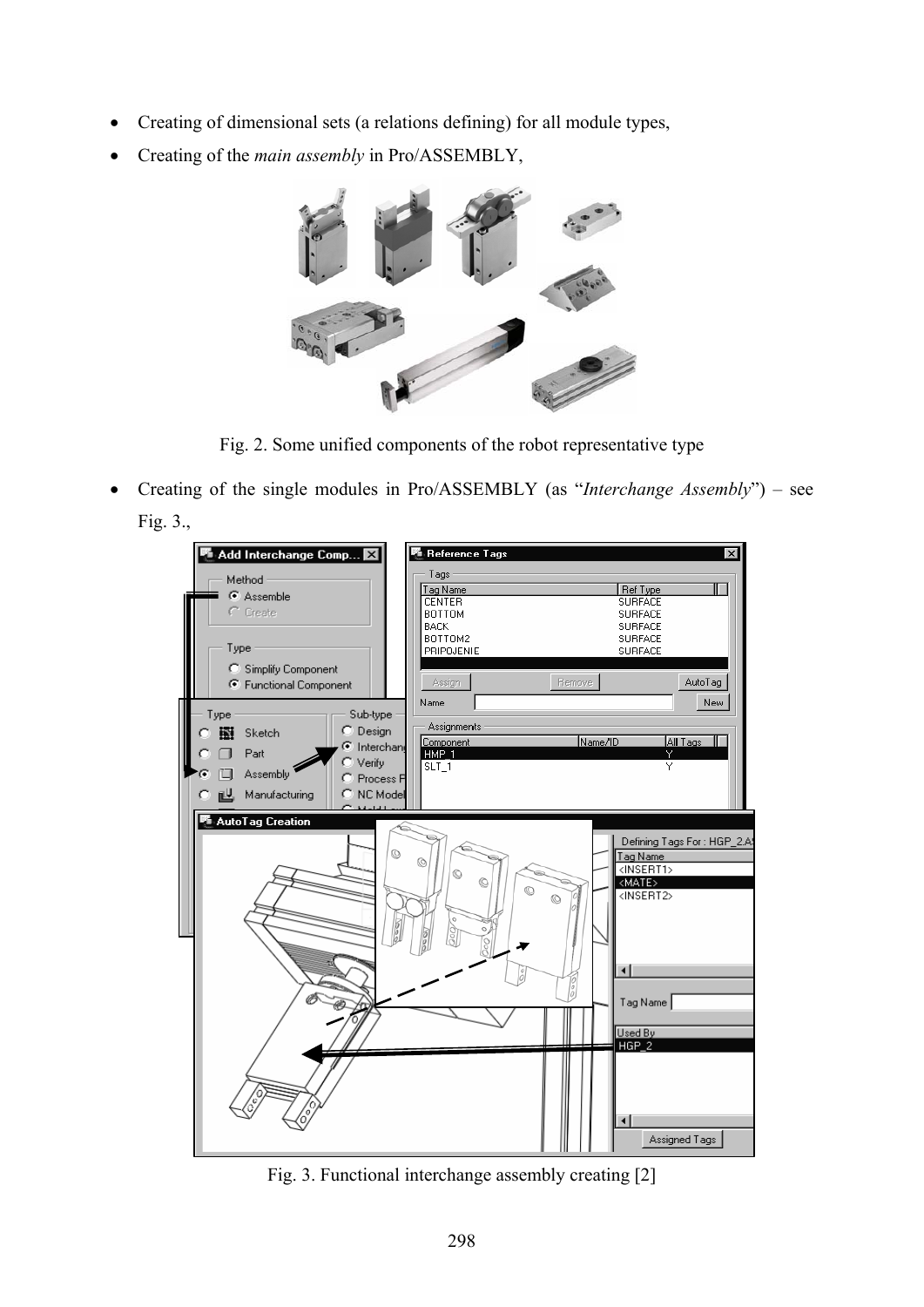- Defining of "*Reference Tags*" for all robot type modules with help of *main assembly*,
- Creating of the controlling program for assembly modular components interchange ability (Pro/PROGRAM),
- Creating of Map Key buttons for program controlling,
- Defining of customer environment (own toolbar and icons for working with program) see Fig. 4.



Fig. 4. The program screen with special toolbar

## **4. CONCLUSIONS**

The program of robot 3D model automatic modification is the result of the diploma work solution [2]. There was created the database of 3D models of all modular components of which the robot type representative consists. The program control was created in